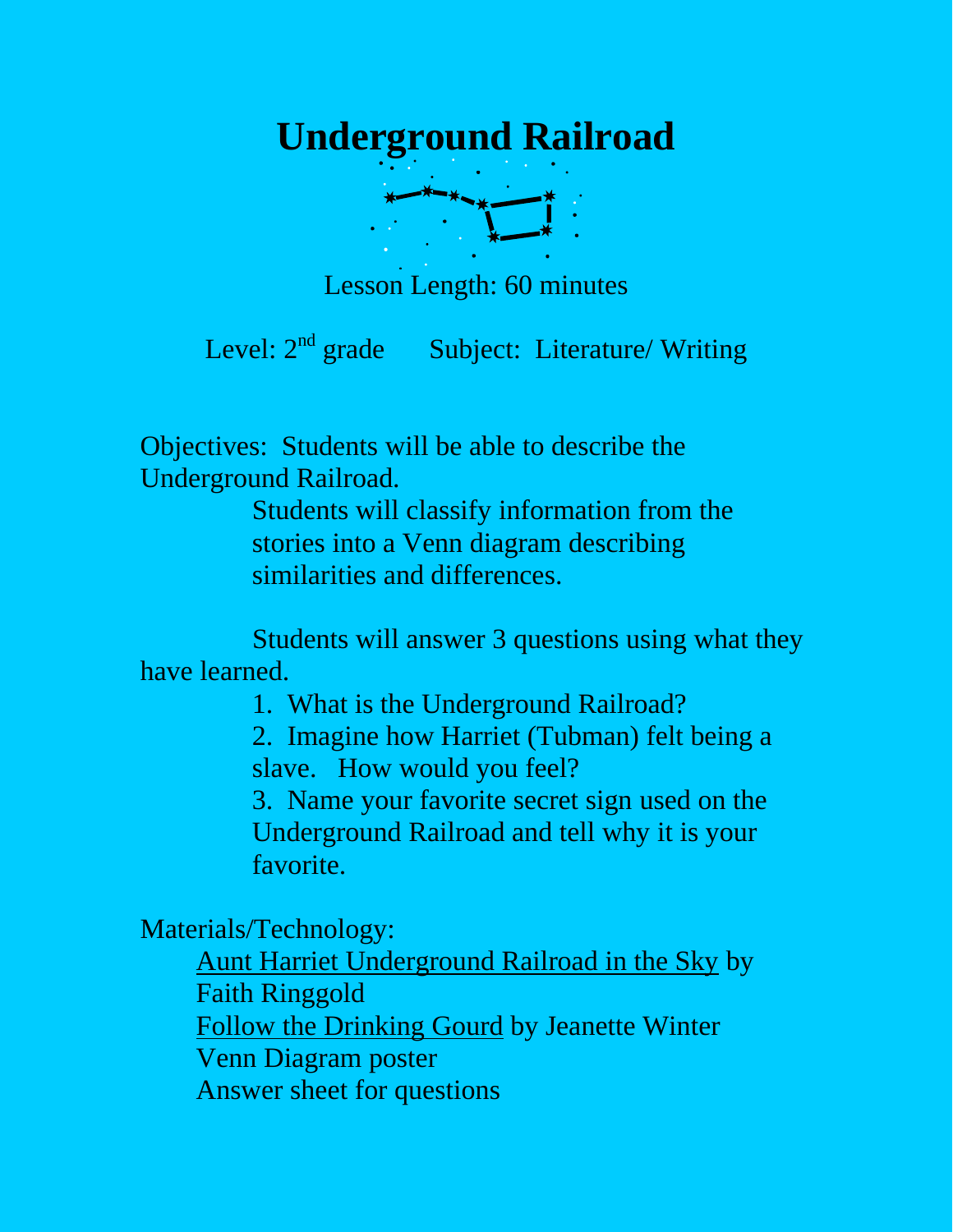Quilt pattern colored Rubric

Procedures:

- 1. Remind students of *Tar Beach* the story read to them previously where Cassie was flying over different places in her neighborhood.
- 2. Read Aunt Harriet's Underground Railroad in the Sky.
- 3. After reading, ask these questions.
	- a. Did you ever dream about flying? Close your eyes and pretend you are high up in the sky, looking down. What do you see? Cassie is so high that she sees mountains and oceans. But to her they are not huge, she sees them as small pieces of rock, candy and tiny cups of tea. Where or what are you flying over?
	- b. The Underground Railroad is a simile for the escape route that slaves left the south. Cassie has Aunt Harriet (Harriet Tubman) to guide her along the Underground Railroad. Indeed Harriet assisted over 300 slaves to freedom. How did other slave find the route north especially when most of them were not allowed to learn reading or writing?
- 4. Read The Drinking Gourd and ask the following questions.
	- a. Remember slaves traveled at night, what could you have used to help you in your journey?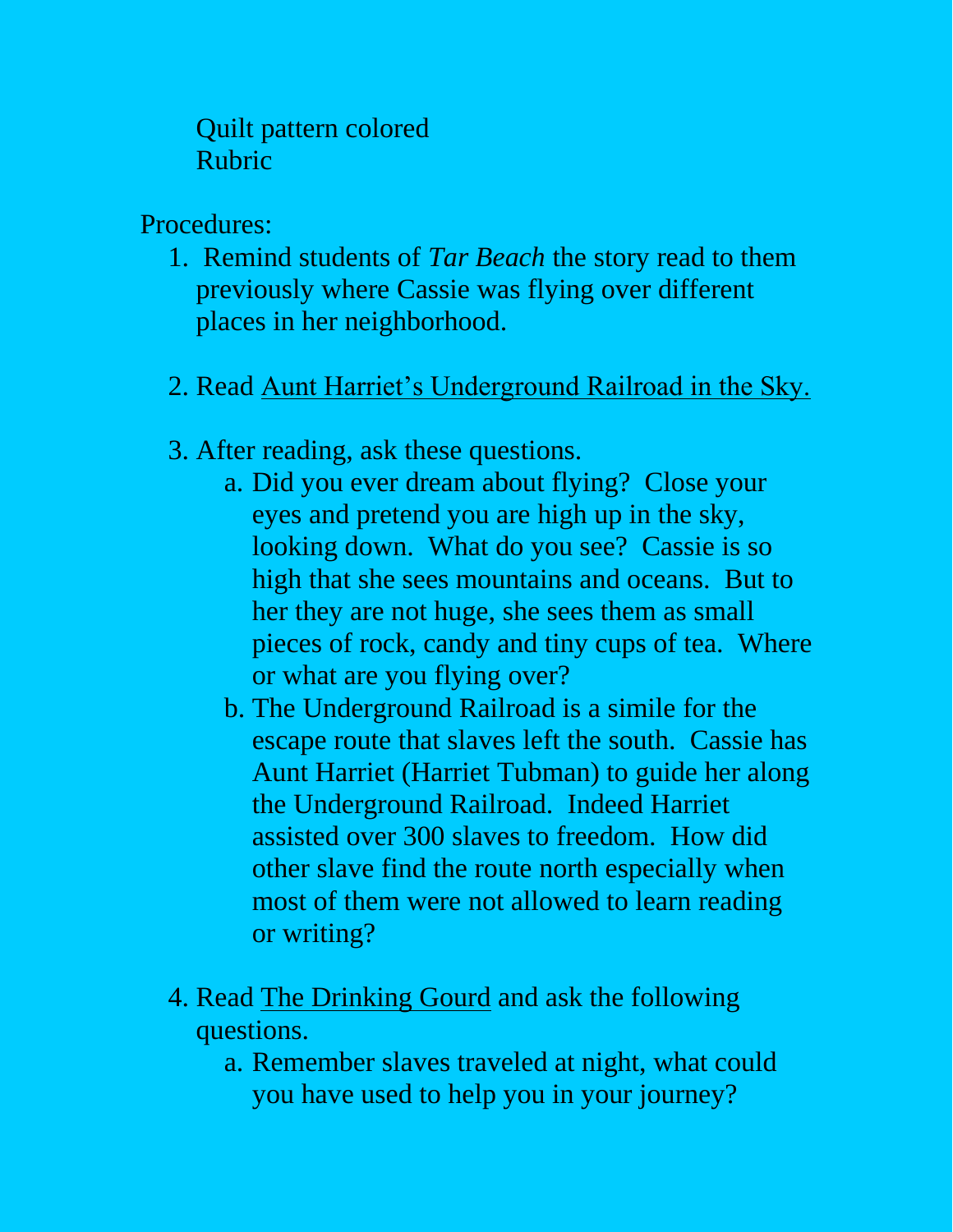{Drinking Gourd – big dipper, Go Down Moses song- Moses (Harriet)}

- b. How would people know which houses were safe? {Light on, special knocks, quilt on door, and sing a special song}.
- 5. As a class, fill out a Venn Diagram comparing and contrasting the two stories.
- 6. Students will then return to their seat for the individual assessment activity.
- 7. Each student has previously colored a quilt pattern.
- 8. Students will answer the 3 essential questions in complete sentences. When they are finished they will cut and then glue their responses onto the top of their quilt. Then as a class, assemble these into one large classroom quilt for display.
- 9. Students can read one of the stories again when they finish.

## Student Assessment

Using the rubric, explained in class student will listen attentively to the stories. They will volunteer appropriate answers during the discussion/completion of the Venn diagram. Students will use complete sentences to answer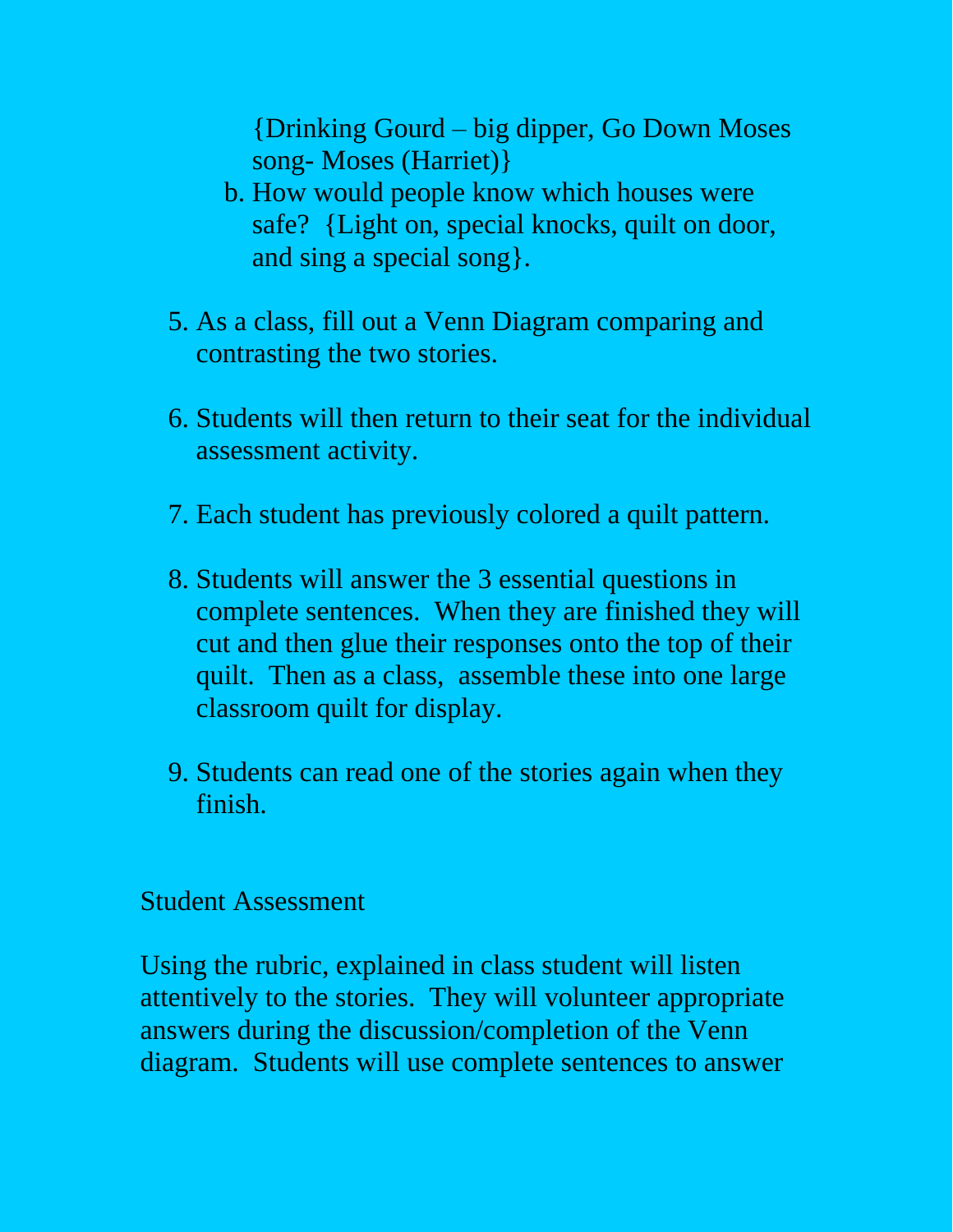the three essential questions. Students will glue their answers onto their completed quilt pattern for display.

## Rubric for Response Activity

| $\boldsymbol{\varDelta}$ | 3               |                    |                     |
|--------------------------|-----------------|--------------------|---------------------|
| Listens                  | Listens         | <b>Listens</b> but | Has trouble         |
| attentively to           | attentively     | does not           | listening and       |
| stories and              | and answers     | share any          | does not            |
| volunteers               | any questions   | answers            | share any           |
| specific                 | asked           | during             | answers             |
| answers                  |                 | discussion         | during              |
| during                   |                 |                    | discussion          |
| discussion               |                 |                    |                     |
| <b>Writes 3</b>          | <b>Writes 3</b> | Write 2            | Writes 2 or         |
| complete                 | complete        | sentences          | fewer               |
| sentences to             | sentences,      | that lack          | sentences           |
| answer                   | which           | either a           | that are not        |
| questions,               | answers the     | capital letter     | complete            |
| using a                  | questions.      | or                 |                     |
| capital letter           |                 | punctuation        |                     |
| and correct              |                 |                    |                     |
| punctuation              |                 |                    |                     |
| <b>Students</b>          | <b>Students</b> | <b>Students</b>    | <b>Student does</b> |
| complete                 | complete the    | complete           | not complete        |
| quilt pattern            | quilt pattern   | either the         | activities, the     |
| as specified             | and writing     | quilt pattern      | quilt or the        |
| and glues                | activity.       | or writing         | writing.            |
| answers onto             |                 | activity           |                     |
| quilt pattern.           |                 |                    |                     |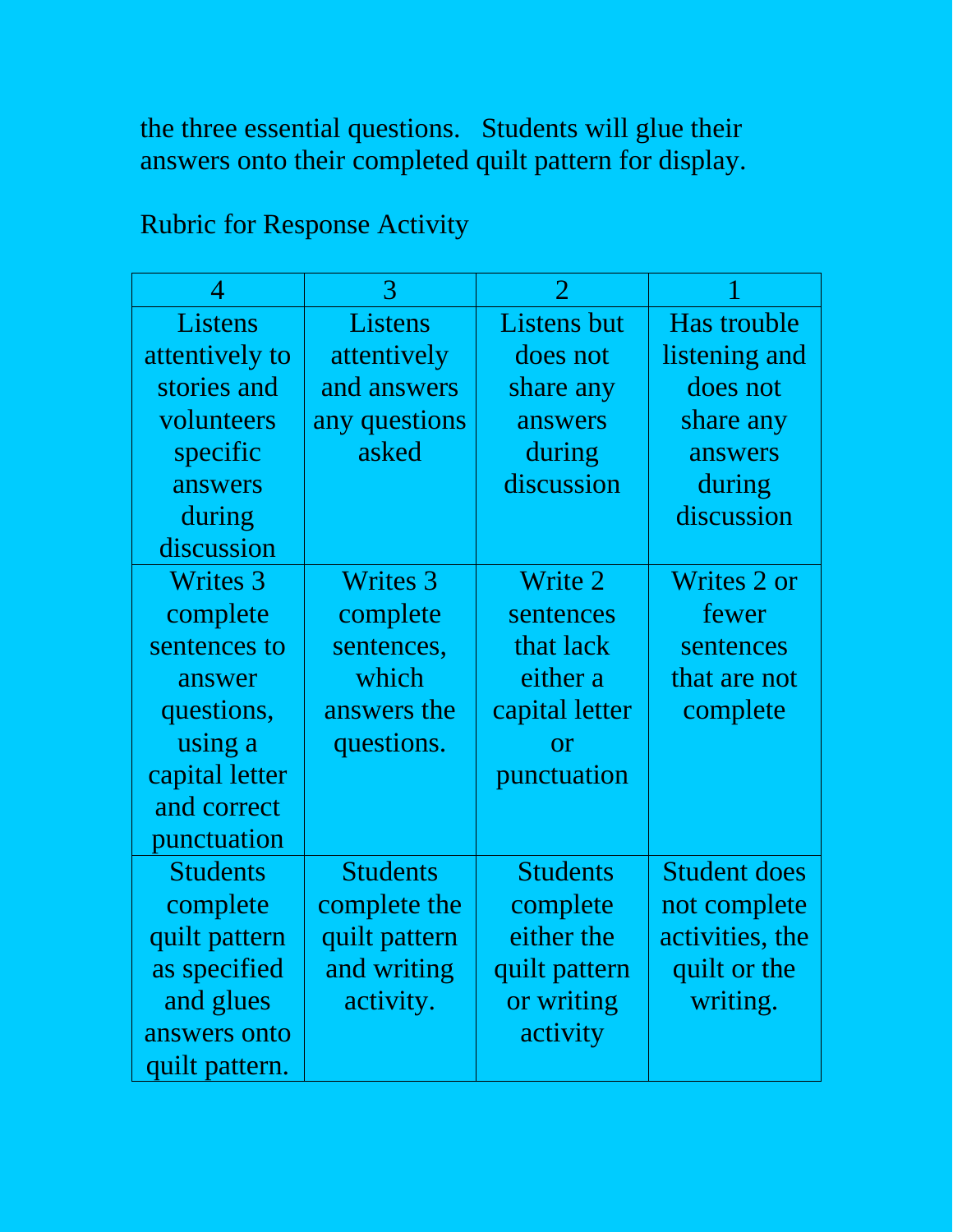**Name** 

Answer the questions in complete sentences.

1. What is the Underground Railroad?

2. Imagine how Harriet felt being a slave. How would you feel?

3. Name your favorite secret sign used on the Underground Railroad and tell why it is your favorite?